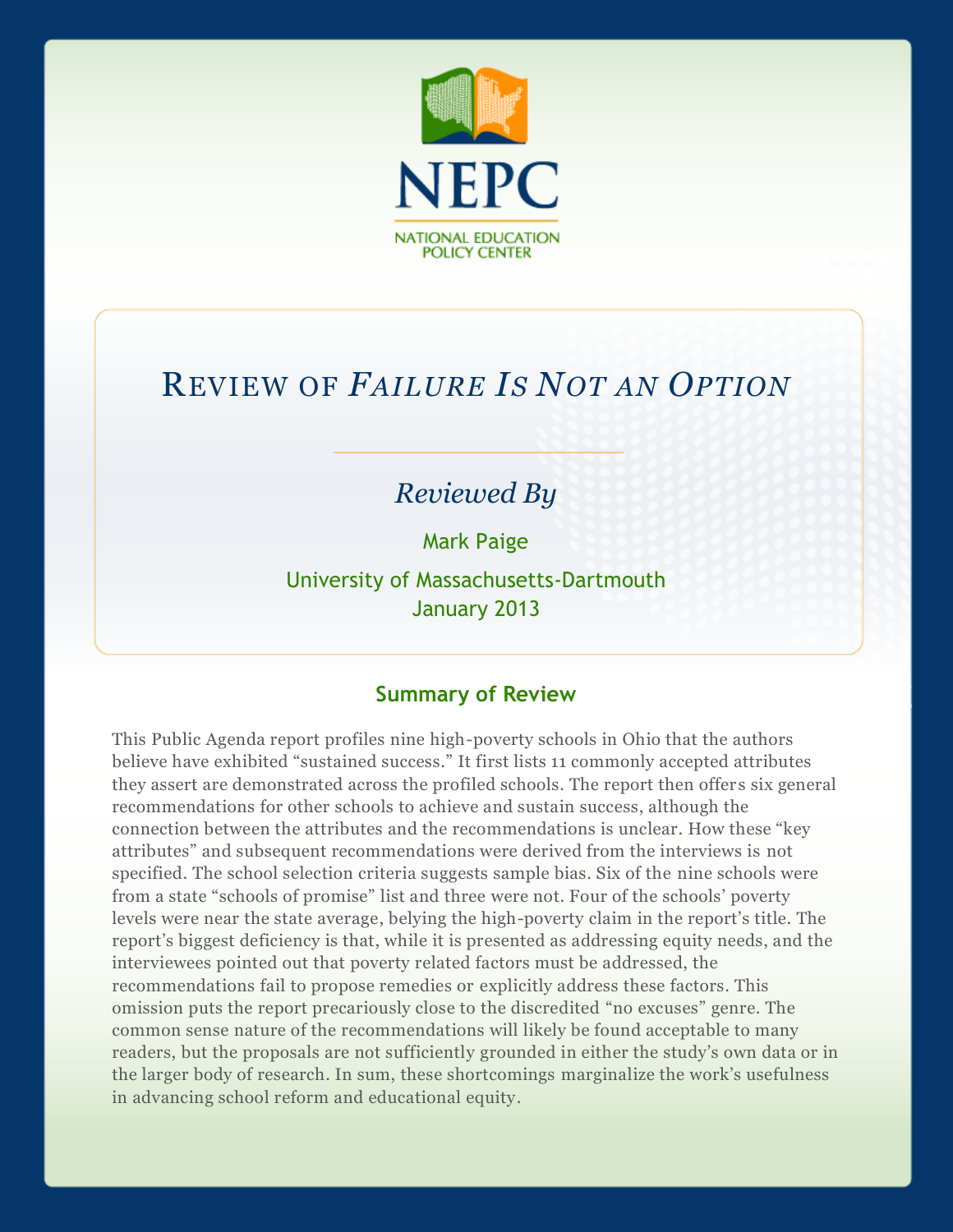# **Kevin Welner** *Project Director Managing Director*

**William Mathis**

**Erik Gunn**

*Managing Editor*

# **National Education Policy Center**

**School of Education, University of Colorado Boulder, CO 80309-0249 Telephone: (802) 383-0058**

**Email: NEPC@colorado.edu http://nepc.colorado.edu**

**Publishing Director: Alex Molnar**



This is one of a series of Think Twice think tank reviews made possible in part by funding from the Great Lakes Center for Education Research and Practice. It is also available at http://greatlakescenter.org.

*This material is provided free of cost to NEPC's readers, who may make non-commercial use of the material as long as NEPC and its author(s) are credited as the source. For inquiries about commercial use, please contact NEPC at nepc@colorado.edu.*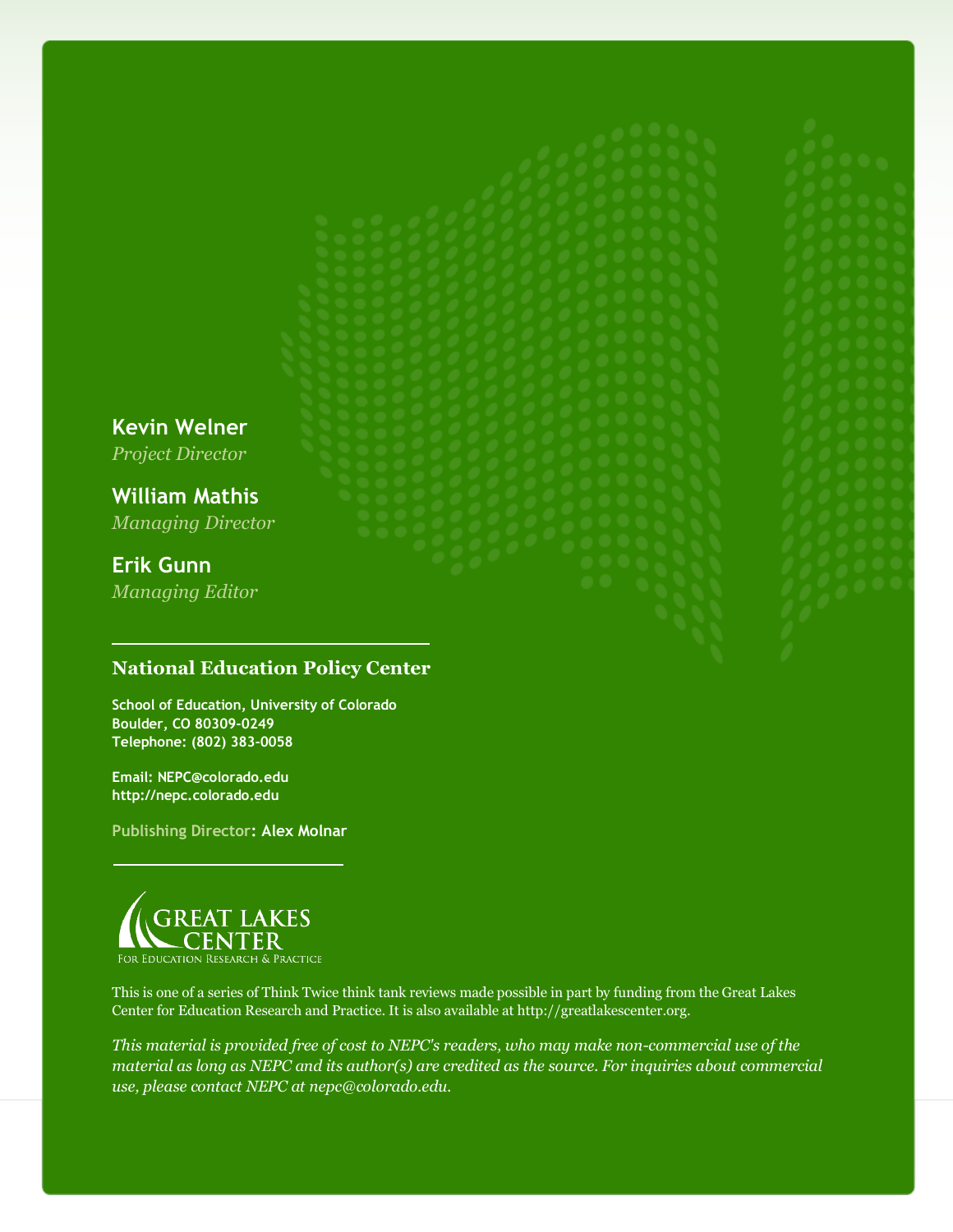# REVIEW O F *FAILURE IS NOT AN OP TION: HOW PRINC IP ALS, TEAC HERS, STUDENTS, AND PARENTS FROM OHIO'S HIG H-AC HIEVING, HIG H-POVERTY SC HOOLS EX P LAIN THEIR SUC C ES S*

*Mark Paige, University of Massachusetts-Dartmouth*

#### **I. Introduction**

A variety of think tanks, policy centers, and popular media have reported on "miracle schools."<sup>1</sup> All reflect a similar narrative: that with dedicated teachers and administrators, schools alone can solve educational inequities. Poverty and social conditions are obstacles that can be overcome by a *tour de force* of energetic, bright and relentless faculty. This conclusion implies that apathetic teachers and administrators perpetuate inequity. This "no excuses" body of work has been discredited,<sup>2</sup> but the basic argument is still quite common.

The report reviewed here, *Failure Is Not an Option,* produced by Public Agenda, echoes this "no excuses" theme.<sup>3</sup> It profiles nine "successful" schools in Ohio and identifies "key attributes" it claims are common to all. In addition to these attributes, it then makes "recommendations" for other schools to sustain success. The report is basically a recounting of "best practices" for teaching and learning that have been written about extensively elsewhere. Thus, the report's "key attributes" and "recommendations" add little to advancing the discussion of educational equity. More importantly, the report's major flaw is that it largely ignores the fundamental fact that inequity cannot be remedied without attention to the effects of poverty and out-of-school factors.<sup>4</sup>

#### **II. Findings and Conclusions of the Report**

The report identifies 11 key "attributes and practices" that appear with "remarkable consistency" in nine high-achieving, high-poverty schools in Ohio (p. 3). These attributes were determined through interviews and focus groups with principals, teachers, parents, and students. Illustrating their generic nature, the first two are: (1) "Principals lead with a strong and clear vision for their school, engage staff in problem solving and decision making and never lose sight of their school's goals and outcomes;" and (2) "Teachers and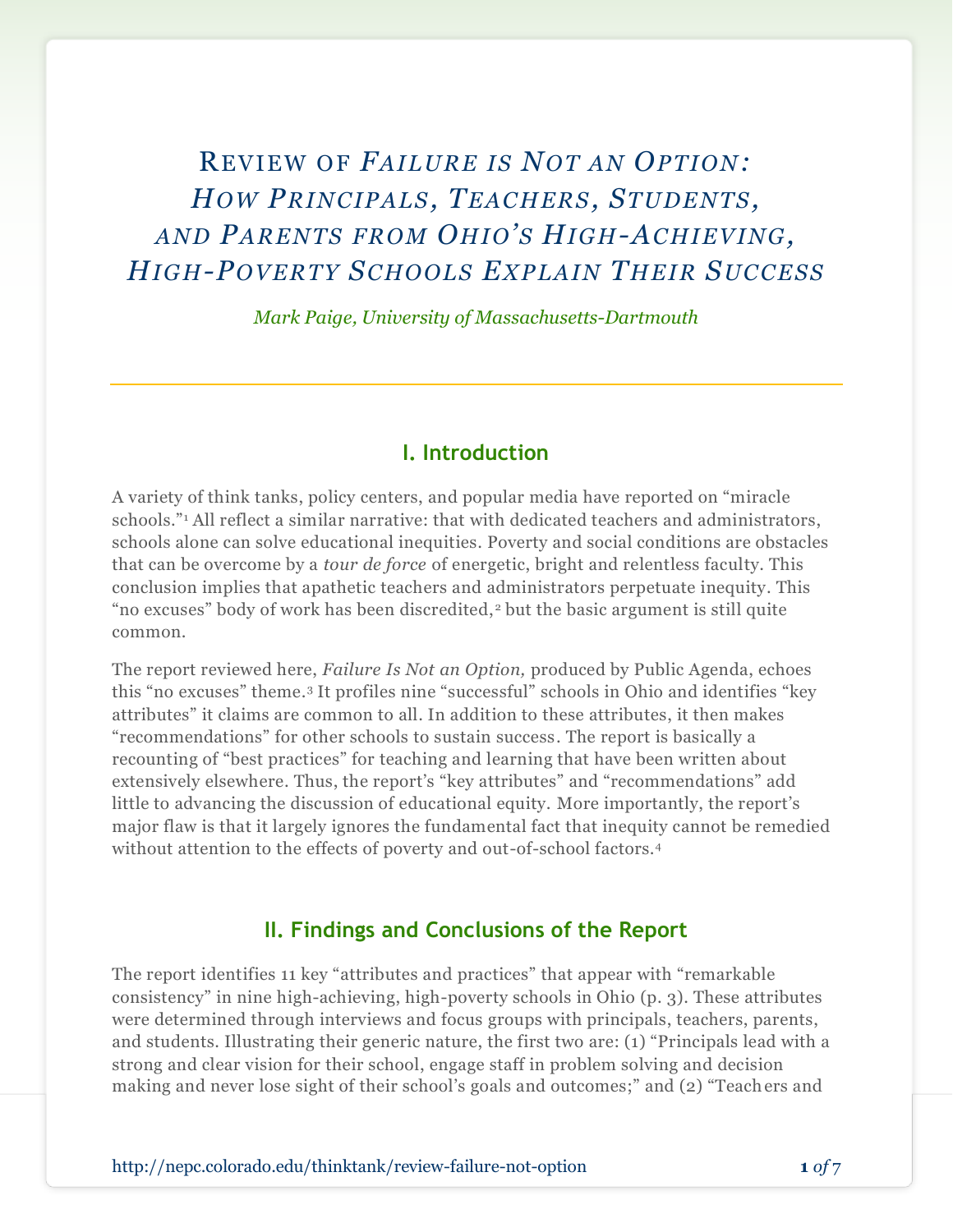administrators are dedicated to their school's success and committed to making a difference in their students' lives" (p. 3).<sup>5</sup>

In addition, the report contains several recommendations for schools seeking to sustain success. These are:

- "Plan for smooth principal transitions" (p. 5);
- "Engage teachers" (p. 5);
- "When hiring, make sure incoming teachers endorse the school's vision and practices" (p. 5);
- "Leverage a great reputation" (p. 6);
- "Be careful about burnout" (p. 6); and
- "Celebrate success" (p. 6).

# **III. The Report's Rationale for Its Findings and Conclusions**

Both the key attributes and recommendations are based almost exclusively on interviews and focus groups with stakeholders specific to each school. Each attribute is supported in the report by a few selected quotations from the interviewees.

Yet the study's central claim—that the "key attributes" appear with "remarkable consistency" across the featured schools—is not substantiated. The report appears to randomly and inconsistently choose quotations from its profiled schools. Indeed, some schools feature more prominently than others in support of the attributes. For instance, quotations from representatives of "Elementary School 1" appear 13 times in the report's "key attributes" section. Yet the report identifies only two quotations from "Elementary School 2."<sup>6</sup> The report suggests that these attributes are "remarkably consistent," yet the data presented do not appear to support such a conclusion. The report should have included much more detailed description of its methods. Given the report's conclusion about the ubiquity of so many attributes, one would expect a relatively even distribution of the supporting data.<sup>7</sup>

The report also sends conflicting messages with respect to the transferability of its "recommendations." For instance, in the executive summary, the authors assert that the report has identified the "most important issues" that education leaders "need to address, both to match the success of these high-achieving schools and to sustain effective practices in schools over time" (p. 5). This suggests that education leaders from any school—highpoverty or wealthy, urban or rural—are compelled to adopt the attributes and recommendations. Yet, shortly afterward, the report concedes that it cannot conclude that its recommendations are "comprehensive" or "necessarily generalizable" <sup>8</sup> because it is a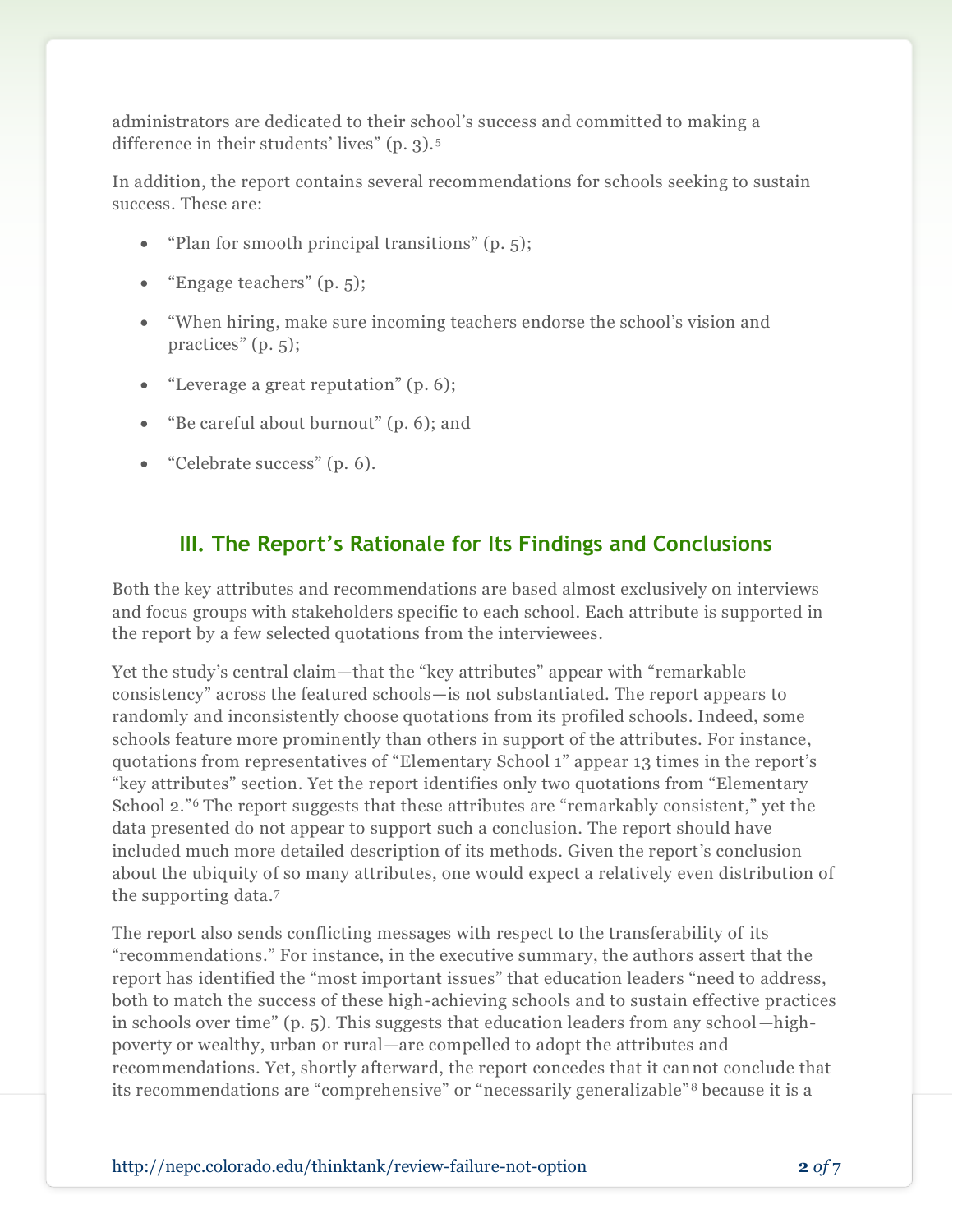case study (p. 8).<sup>9</sup> Indeed, this tension is reflected in the eleventh key attribute, which notes that each school followed different paths to success (p. 4). This internal struggle undercuts the report's final recommendations.

#### **IV. The Report's Use of Research Literature**

The study contends that its work is anchored in existing literature and builds off of prior findings. To support this claim, the authors present a table<sup>10</sup> in the study titled "Previous research upon which this study builds" (p. 9). The table lists research from several reports or studies that it claims undergird its findings. The first bullet points to an Ohio Department of Education study, the second points to a study by the Fordham Institute, the third lists six studies that attempt to isolate best practices, and the fourth and final bullet points to Public Agenda's own prior work.

Yet the report fails to explain, in almost any regard, its connections to the studies that appear in the table. Indeed, the authors only connect the first "key attribute" (strong principal leadership) to existing research. <sup>11</sup> The remaining "key attributes" are not supported with similar pinpoint citations even though research on "best practices" for teaching and learning do exist. <sup>12</sup> The study would have benefitted from some discussion or specificity about its relationship to extant studies cited in the report.

## **V. Review of Report's Methods**

The report is qualitative in nature and apparently employed a case study method. Of the nine schools it profiled, six were chosen because they were listed as one of the *Schools of Promise* by the Ohio State Department of Education in 2010-2011 and 2009-2010.<sup>13</sup> Each of these six schools appeared as a *School of Promise* in one additional year, according to the report.<sup>14</sup> More than 30 schools were named *Schools of Promise* in 2009-2010, 2010- 2011 and at least one additional year, <sup>15</sup> but the report does not explain how these 30 were narrowed down to six. There is also no explanation of why the authors chose to go off this list for three additional schools—all "high-needs schools" with "exceptional academic reputations" that had "shown remarkable improvements in student performance" (p. 56) And, finally, it is perplexing for some of the study's schools to be characterized as "highpoverty." Indeed, the percentage of economically disadvantaged students in four of the nine profiled schools was remarkably close to the state average of 45.1%. <sup>16</sup>

#### **VI. Review of the Validity of the Findings and Conclusions**

The validity of the report's findings and conclusions are questionable for a number of reasons. First, for the six schools experiencing "sustained success" on state ratings,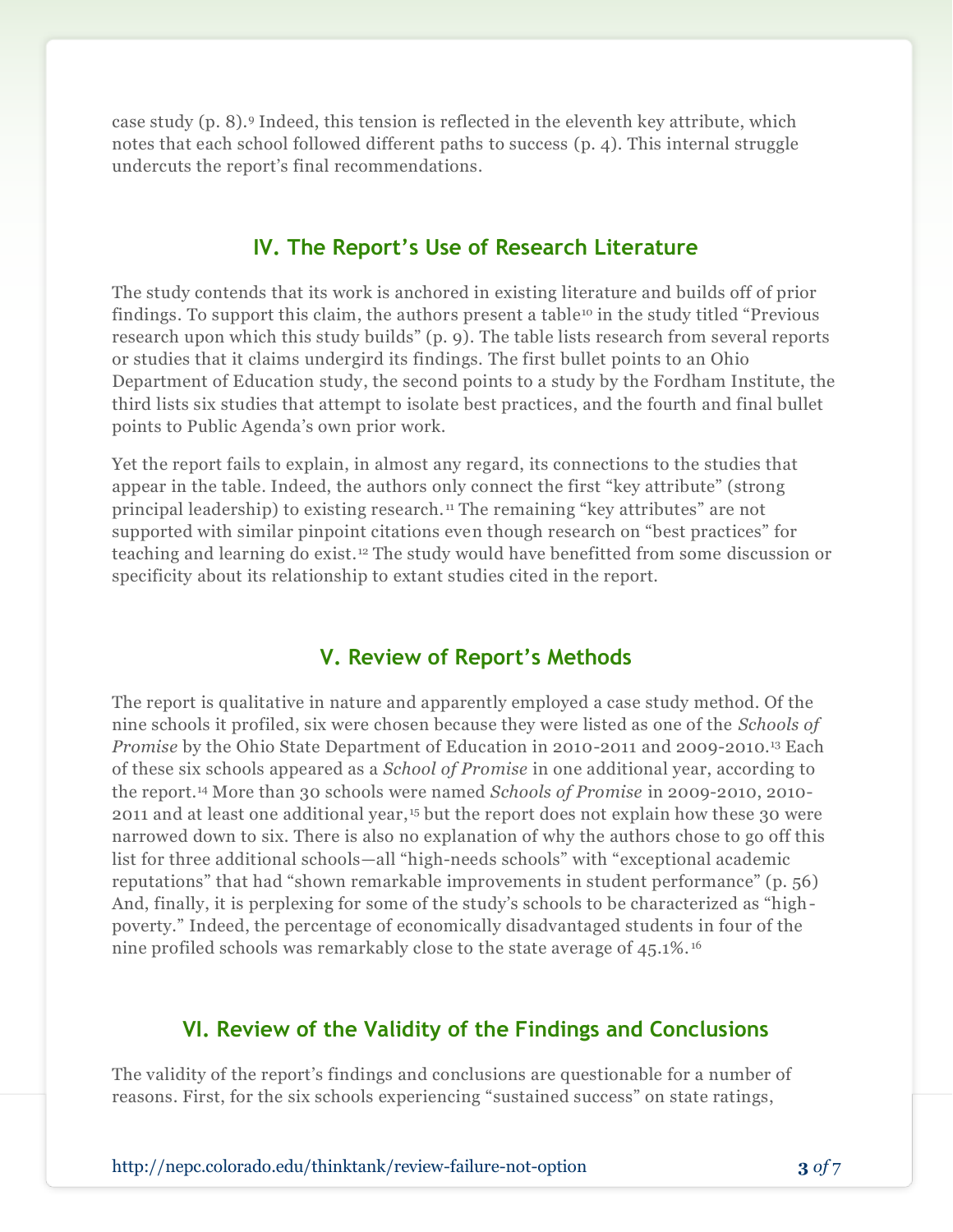researchers elsewhere have cautioned about drawing conclusions of "high performance" from snapshots limited to only two tested areas and from test scores in general. <sup>17</sup> Moreover, for the three selected non-*Schools of Promise*, it is difficult to accept the authors' assertion of "sustained success" absent an objective, concrete definition of this attribute.<sup>18</sup>

More troubling is the failure of the report to acknowledge the influence of outside-ofschool factors in the face of overwhelming research as well as data contained within the study itself. <sup>19</sup> David Berliner, for instance, identified six out-of-school factors that play a "powerful role in generating existing achievement gaps." <sup>20</sup> The report's own discussion of "[k]ey attribute #2" relating to dedicated staff illustrates this point. Here, the report found that "[s]taff purchase shoes, jackets, clothes and underwear for students out of their own pockets. They emphasized that students can learn properly *only after* these basic needs are met" (p. 14, emphasis added). It is hard to imagine that the authors are implying that the students' out-of-school obstacles can be substantially overcome merely by such faculty generosity. There is a much bigger issue here. Yet, the authors fly over this most fundamental of obstacles in their identified "key attributes" and recommendations.

# **VII. Usefulness of the Report for Guidance of Policy and Practice**

The report deserves some recognition in that it reiterates several of the "best practices" that contribute to improved teaching and learning. These are key elements to improving teaching and learning. But the report overemphasizes the impact of these attributes on resolving inequities in public schools. Their key attributes may be necessary, but they are not sufficient. Addressing out-of-school factors is primary and fundamental to resolving, education inequality.

By embracing "no excuses" ("Failure is not an option") rhetoric and approaches, this report misleads policymakers and the public into thinking that a set of generic recommendations and attributes will overcome deeply-rooted social problems of poverty and inequality.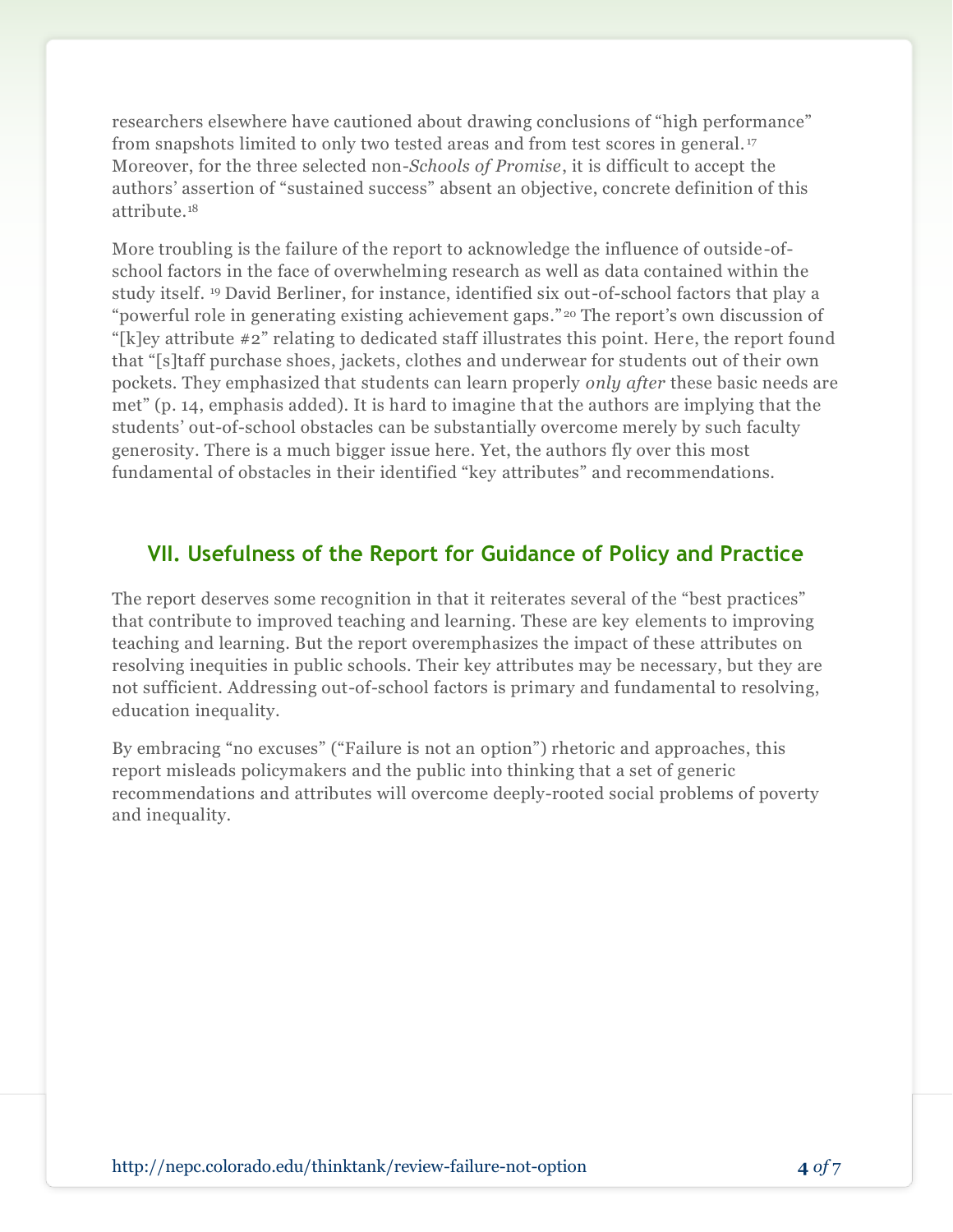### **Notes and References**

1 See for example:

Ten miracle high schools (2011, June 21). *Newsweek/The Daily Beast.* Retrieved December 28, 2012, from http://www.thedailybeast.com/newsweek/2011/06/21/ten-miracle-high-schools.html.

2 See:

Harris, D.N. (2006). *Ending the blame game on educational inequity: A study of "high-flying" schools and NCLB*. Tempe, AZ: Education Policy Research Unit. Retrieved December 28, 2012, from http://nepc.colorado.edu/files/EPSL-0603-120-EPRU.pdf ;

Rubinstein, G. (2011, December 1). Miracle schools: where are they now? Gary Rubinstein's Blog. *Teach for Us*. Retrieved December 28, 2012, from http://garyrubinstein.teachforus.org/2011/12/01/miracle-schools-where-are-they-now/;

Thomas, P.L. (2012, October 9). The delusional contradictions of "no excuses" reform and poverty. *EduSanity*. Retrieved December 29, 2012, from http://www.edusanity.com/2012/10/09/the-delusional…rm-and-poverty/.

3 Hagelskamp, C. & DiStasi, C. (2012). *Failure Is Not an Option: How Principals, Teachers, Students and Parents from Ohio's High-Achieving, High-Poverty Schools Explain Their Success*. New York: Public Agenda. Retrieved January 7, 2013, from http://www.publicagenda.org/pages/failure-is-not-an-option.

4 See for example:

Ladd, H. F. (2011, November 4). *Education and poverty: Confronting the evidence* (Working Paper SAN11-01). Durham, NC: Sanford School of Public Policy, Duke University.

5 The remaining nine are as follows:

"School leaders provide genuine opportunities and incentives for teachers to collaborate, and teachers say that collaboration and sharing best practices are keys to their effectiveness" (p. 3).

"Teachers regard student data as clarifying and helpful, and they use it to plan instruction" (p. 3).

"Principals and teachers have high expectations for all students and reject any excuses for academic failure" (p. 4).

"School leaders and teachers set high expectations for school discipline and the behavior of all students" (p.4).

"Schools offer students nontraditional incentives for academic success and good behavior" (p. 4).

"Students feel valued, loved, and challenged. They are confident that their teachers will help them succeed and be at their side if they hit a rough patch" (p. 4).

"While parent and community support can be an asset, principals and teachers do not see their absence as an insurmountable barrier to student learning and achievement" (p. 4).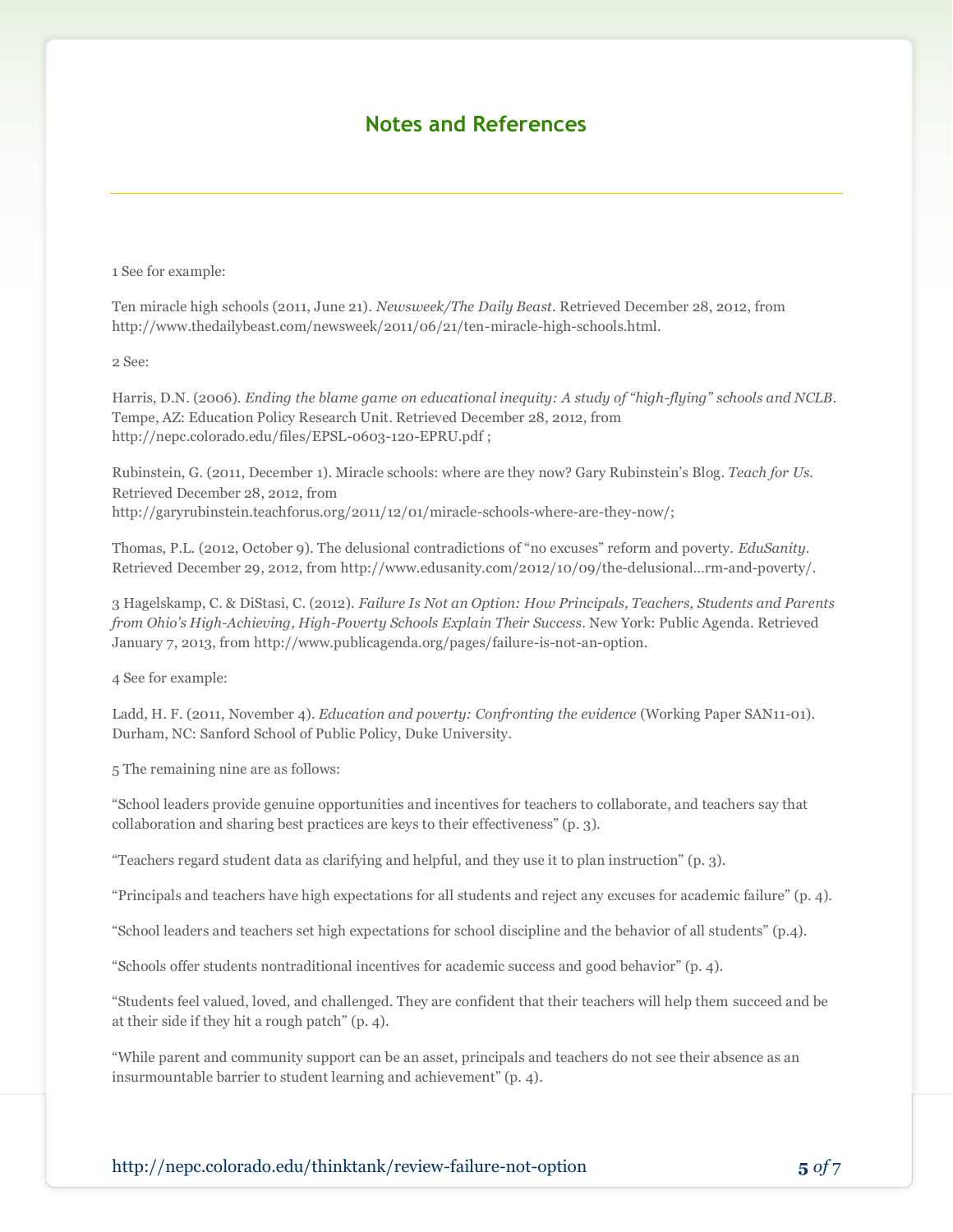"School leaders and teachers seek to continuously improve practices and student achievement. They take today's success as tomorrow's starting point" (p. 4).

"Each school tells its own story of change and improvement, yet some commonalities exist" (p. 4).

6 This unevenness of distribution is apparent in light of the number of quotations attributed to each representative school:

High School 1 (10); High School 2 (8); High School 3 (6); High School 4 (3); Middle School 1 (11); Middle School 2 (3); Elementary School 1 (13); Elementary School 2 (2); Elementary School 3 (6).

7 The report did not elaborate on the distribution of these attributes in either the body of its report or its discussion of its methodology on page 56.

8 "As with all qualitative research of this scale, we cannot conclude that our insights and observations are comprehensive or necessarily generalizable to all successful, high-poverty schools" (p. 8).

9 The study appears to have some attributes of case study research, including its clear focus on nine schools. But other attributes appear to be missing, including converging lines of inquiry and careful data analysis. See Yin, R. K. (2002). *Case study research: Designs and methods* (3rd ed.). Newbury Park, Sage Publications.

10 The study refers to them as "boxes." The boxes are unnumbered in the copy reviewed by this author.

11 For instance, the report cites to the following, among others:

Fryk, A.S., Sebring, P.B., Allensworth, E., Luppesco, S., & Easton, J.Q. (2010). *Organizing Schools for Improvement: Lessons from Chicago*. Chicago: University of Chicago Press.

12 Reports do exist that address some of the key attributes, such as the use of student data, mentioned in this report. See for example:

Means, B., Chen, E., DeBarger, A., & Padilla, C. (2011). *Teachers' ability to use data to inform instruction: Challenges and supports*. Washington, DC: U.S. Department of Education. Retrieved December 22, 2012, from http://www2.ed.gov/rschstat/eval/data-to-inform-instruction/report.doc.

13 According to the report, the criteria for selection as a *School of Promise* in 2010-2011 was as follows:

(a) at least 40% of the student body was "economically disadvantaged"

(b) The school met adequate yearly progress;

(c) The school's graduation rate was at least 85%

(d) In 2010-2011, at least 75 % of all students in tested grades passed the Ohio Achievement Test (OAT) and/or the Ohio Graduation Test (OGT) in reading or mathematics, at least 75% of students in economically disadvantaged subgroup in tested grades passed and at least 75% of students in each racial or ethnic subgroup in tested grades passed;

(e) In 2009-2010, at least 65% of all students in tested graded passed;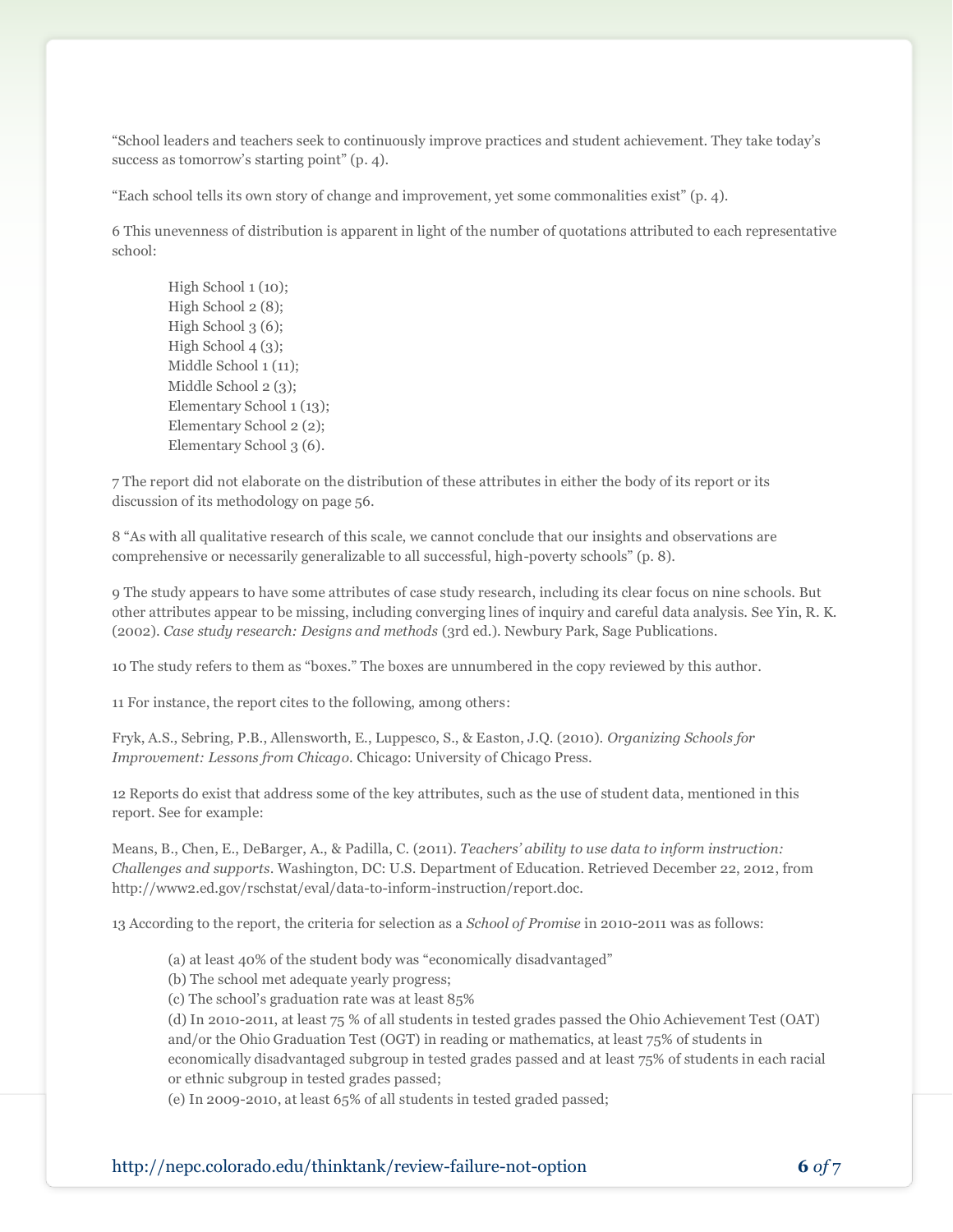(f) On the OGTs, in 2010-2011, at least 85% of all 11th graders, 85 % of economically disadvantaged 11th graders and 85% of 11th graders in each racial or ethnic subgroup passed; and (g) If applicable the school received a "Met" or "Above" for the 2010-2011 value- added composite score.

14 Importantly, as the report noted (p. 56), the criteria for qualification as a *School of Promise* changed from 2009-2010 to 2010-2011. In 2010-2011, the test passage requirements applied to both math and reading whereas in 2009-2010, the requirement applied to only one of the subject areas.

15 This author compared the list of *Schools of Promise* from these academic years that were obtained from the Ohio State Department of Education's website Schools of Promise. Retrieved December 28, 2012, from http://www.ode.state.oh.us/GD/Templates/Pages/ODE/ODEPrimary.aspx?page=2&TopicRelationID=1677.

16 According to the report, the percentage of economically disadvantaged students in four schools for 2010-2011 was:

Grove Patterson Academy Elementary School (49%); River Valley Middle School (54%); Hannah J. Ashton Middle School (54%); and Northwest High School (58%).

17 See for example:

Harris, D.N. (2006). *Ending the blame game on educational inequity: A study of "high-flying" schools and NCLB*. Tempe, AZ: Education Policy Research Unit. Retrieved December 28, 2012, from http://nepc.colorado.edu/files/EPSL-0603-120-EPRU.pdf .

18 For a thoughtful and expansive discussion toward a definition of "success" see

Tough, P. (2012). *How children succeed: Grit, curiosity, and the hidden power of character.* Boston: Houghton Mifflin Harcourt.

19 See for example:

Isaacs, J.B. (2012). *Starting school at a disadvantage: The school readiness of poor children.* Washington, DC: Brookings Institution. Retrieved December 30, 2012, from http://www.brookings.edu/research/papers/2012/03/19-school-disadvantage-isaacs;

Rothstein, R. (2004) *Class and Schools.* Teacher's College Press. New York;

Rothwell, J. (2012). *Housing costs, zoning, and access to high-scoring schools.* Washington, DC: Brookings Institution. Retrieved December 30, 2012, from http://www.brookings.edu/research/papers/2012/04/19-school-inequality-rothwell.

20 Berliner, D. (2009). *Poverty and potential: Out-of-school factors and school success*. Boulder and Tempe: Education and the Public Interest Center & Education Policy Research Unit. Retrieved December 28, 2012, from http://epicpolicy.org/publication/poverty-and-potential.